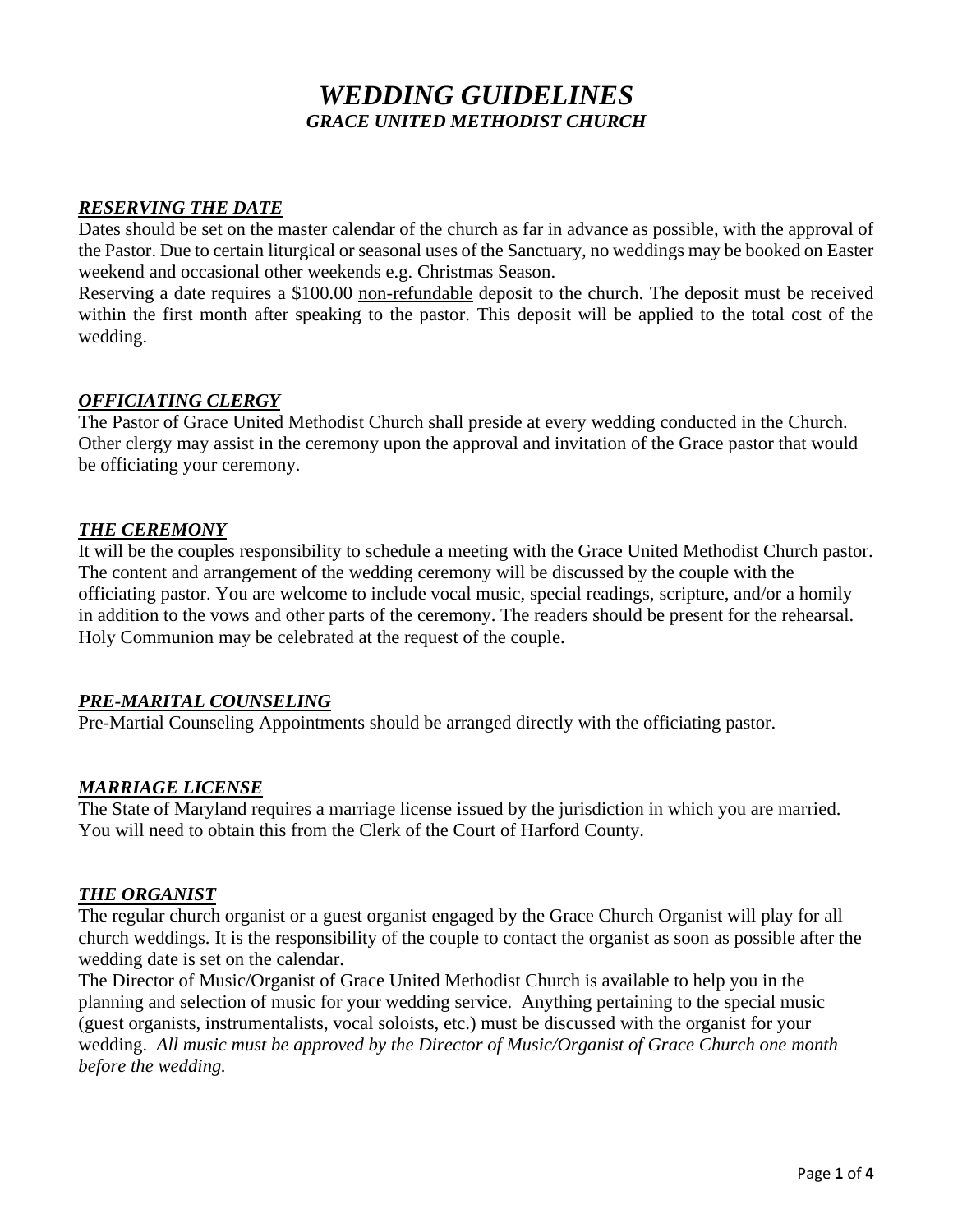# *FLOWERS AND DECORATIONS*

You are welcome and encouraged to have floral arrangements and candles to enhance the beauty of your wedding. Your choice of flowers – silk or fresh – is welcome. NO tape, tacks, staples, nails, or wire may be used to attach these arrangements to the pews or altar table, however. We have 38 pews. Each pew seats up to 10 persons comfortably. All live arrangements, plants, etc. must be in waterproof containers. The church will be available two hours before the wedding ceremony for the florist to deliver and decorate the sanctuary. All flowers must be removed from the church following the ceremony. Candles may be used on the altar table, but not down the aisles. Couples wishing to include a unity candle lighting as a part of their ceremony will need to provide their own unity candle.

#### *Restrictions on use of church items:*

All borrowed or rented equipment should be removed from the church the same day or prior to the next worship service. The church will not be responsible for the care of rented ferns, etc.

*NOTE: Sanctuary décor is subject to the current worship schedule at the time of your ceremony and will remain in the sanctuary as they are for our Sunday worship services. Please take this into account when scheduling your wedding.*

### *PHOTOGRAPHS AND VIDEO*

Flash photographs may not be taken once the spoken service has begun. Videotaping of the service is allowed only from designated stations agreed upon with the pastor. All photography must comply with the guidelines provided.

#### *REHEARSALS*

Rehearsals are usually held the evening before the wedding. Our wedding coordinator will work with you to schedule the rehearsal with the officiating clergy. The main purpose of this time is to acquaint the wedding party and family with the ceremony and various movements which are required of the participants, and to practice them. At this time, final details can be determined and questions can be answered in preparation for the ceremony itself. All members of the wedding party are expected to attend the rehearsal which takes approximately one hour. At the rehearsal please provide the following to the pastor:

- Wedding license issued by Harford County
- Wedding program and unity candle, if used
- All church fees and honorariums (church, organist, clergy, wedding coordinator, etc.)

# *WEDDING COORDINATOR*

Some couples to be married elect to hire the services of a person to coordinate details pertaining to their wedding. However, in all matters relating to the coordination of the wedding details involving the church, the church's wedding coordinator will be in charge. When decisions need to be made regarding the wedding service, the Pastor will refer to the Bride and Groom ONLY. The church wedding coordinator will coordinate and conduct the wedding rehearsal and the service.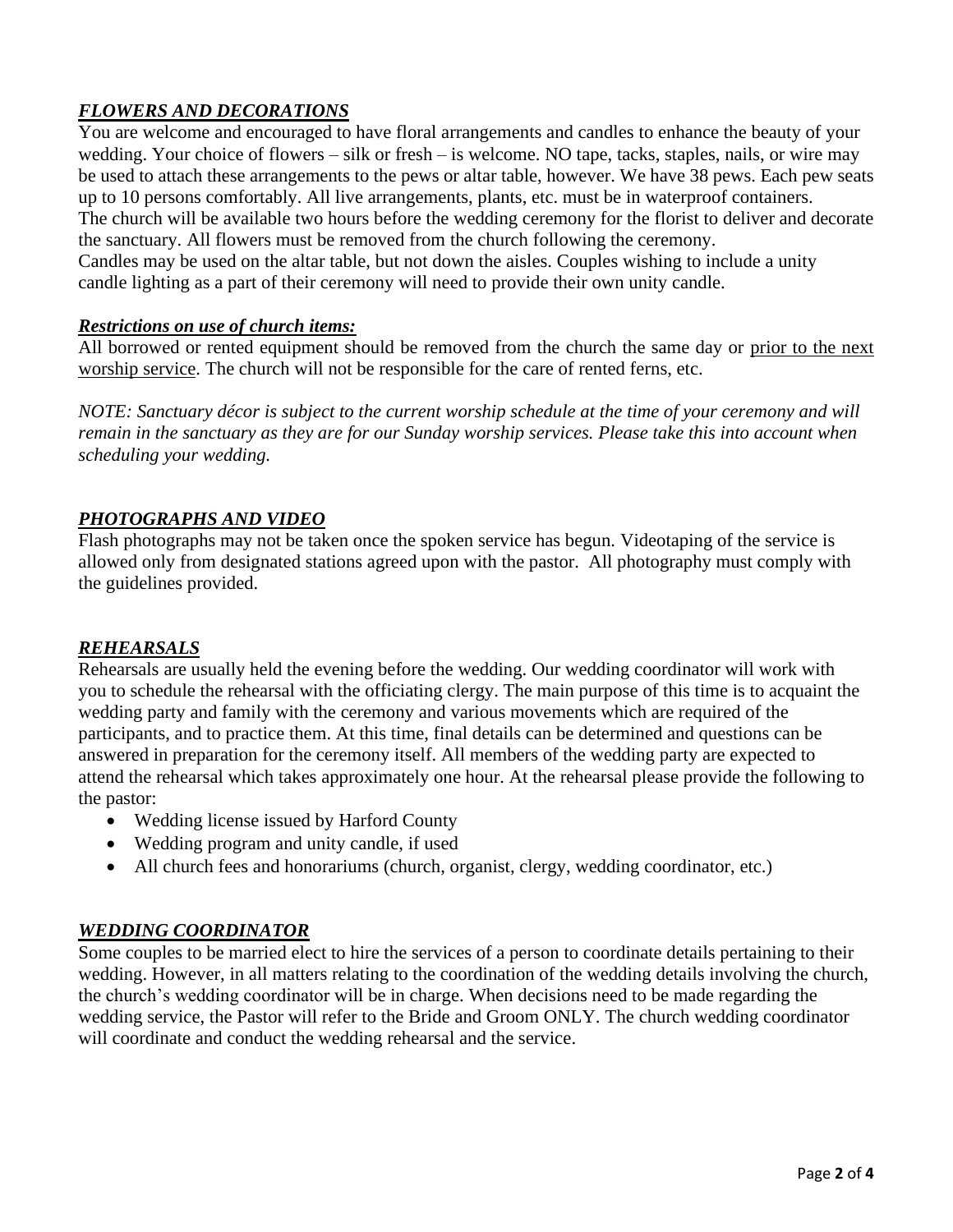*FEES:*

| Sanctuary                  | \$500 |
|----------------------------|-------|
| <b>Wedding Coordinator</b> | \$200 |
| Sound A/V                  | \$100 |
| Clergy                     | \$400 |
| Organist                   | \$250 |
| Custodian                  | \$100 |

Checks should be made out to individuals. These fees should be given to the wedding coordinator at least one week prior to the date of your wedding. This does not include additional fees for special music, or soloists and additional practices.

NO SMOKING OR ALCOHOL IS PERMITTED IN THE BUILDING OR ON THE GROUNDS!

If you have further questions, please check with the wedding coordinator or the pastor. We want to make every effort to create a special day for you!

#### *Wedding Coordinator*

Jeanette Curry [jeted255b@gmail.com](mailto:jeted255b@gmail.com)

#### *Pastor*

Rev. Dr. Braulio Torres artbyte1976@gmail.com

#### *Church Office*

 $\sqrt{(410) 272 - 0909}$ [gracemethodistchurch@yahoo.com](mailto:gracemethodistchurch@yahoo.com)